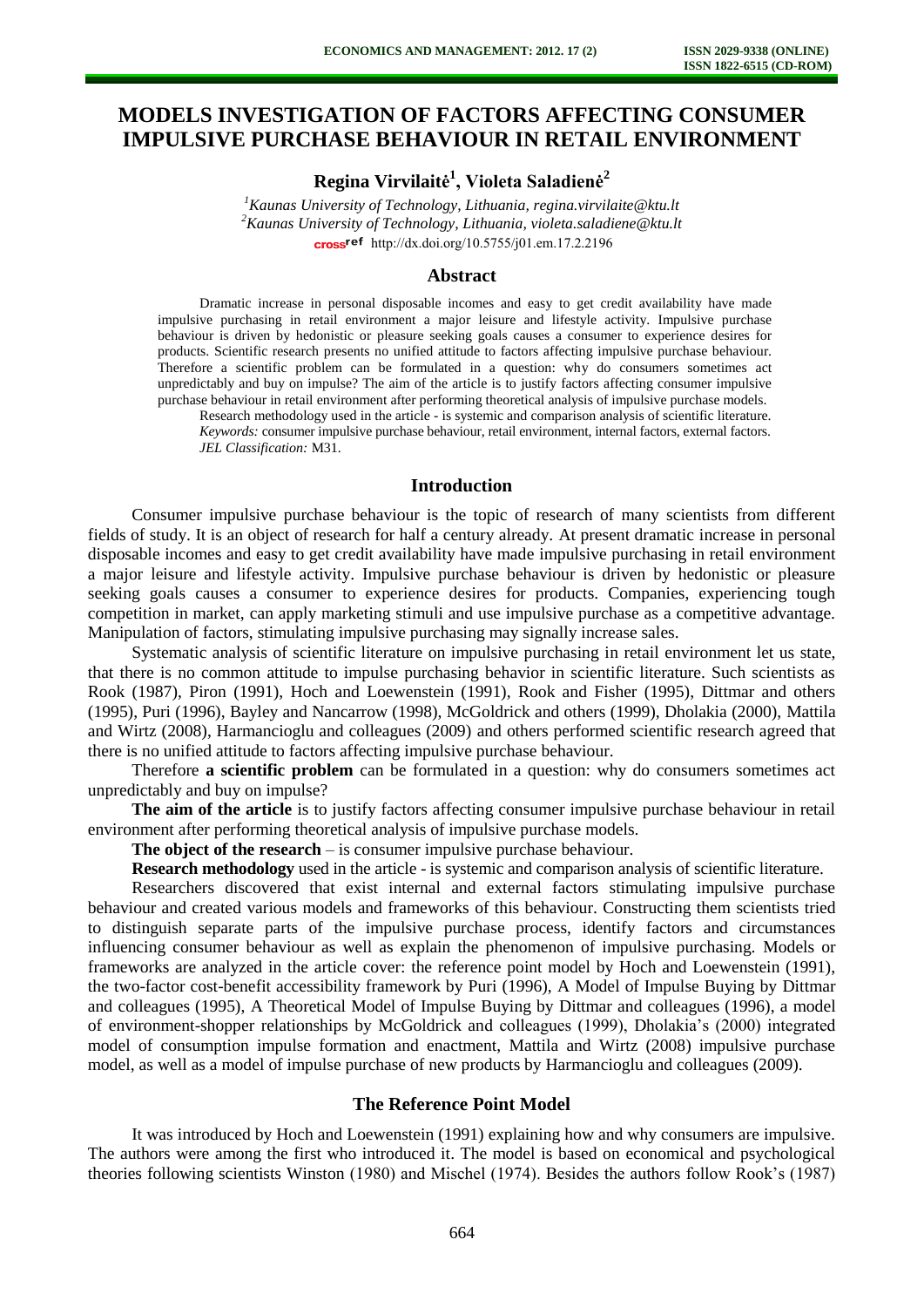concept of impulse buying: "an urge to buy something immediately", exactly, this concept is dominating in the article.

However, the authors were interested in this problem not by coincidence. In the scientific work they stress, that for unknown reasons, the United States in 1991 had one of the lowest saving rates among industrialized countries. Since consumer self-control underlies the national savings rate (Hoch and Lowenstein (1991) based on Shefrin and Thaler 1988) a better understanding of consumer self-control at the micro level could increase the understanding of saving and its determinants.

Hoch and Loewenstein (1991) state, that psychological processes and changes of consumers attitudes have influence to impulsive purchasing after they appear to shopping environment (a shop). Reacting to a stimulus a consumer feels an urge to have and already imagines s/he owns a product. Non-purchased product is being estimated as a loss and the consumer purchases it to reduce the loss. At the moment of impulsive purchasing, benefits of immediate gratification compensate future decisions such as financial issues.

Several situations are distinguished, determining change in consumers' attitude and stimulating consumer's impulsivity. In many of these situations the consumer's proximity to the product is promoted in one way or the other. Hoch and Loewenstein (1991) distinguish physical proximity, temporal proximity and social comparison.

The interested product effects as catalyst in the process of impulsive buying and physical proximity increase the desire to own it. This model explains impulsive purchase behaviour and emphasizes the importance to understand consumer's perceptions of the product and what happens with the consumer's attitude. The model's limitations are that it doesn't explain why consumers buy some product categories impulsively, why do not buy other.

# **A Model of Impulse Buying**

Dittmar and colleagues (1995) presented a model of impulse buying to and filled a gap of previous models. The model is based on social constructionist and the psychology of material possessions theories. The main idea of this model is that consumers buy products not only for their functional benefits, but also for their symbolic meanings. Products are purchased for their symbolic meaning in that they give an indication of the social standing, wealth, and social status of an individual. The model is divided between product functional use and its symbolic meaning of identity (see figure 1).



**Figure 1.** Meaning Dimensions in Impulse Purchases (from Dittmar et al. 1995)

The authors validated the model through individual interviews of a mature student population as well as tested how men's and women's impulse buys differ. The results showed that products that are bought impulsively have better expressions of the individual's identity than those which are not bought on impulse. The results confirmed that women who used to buy on impulse tend to purchase products that express their emotional and appearance concerns, while men as impulsive buyers tend to buy products that are more functional.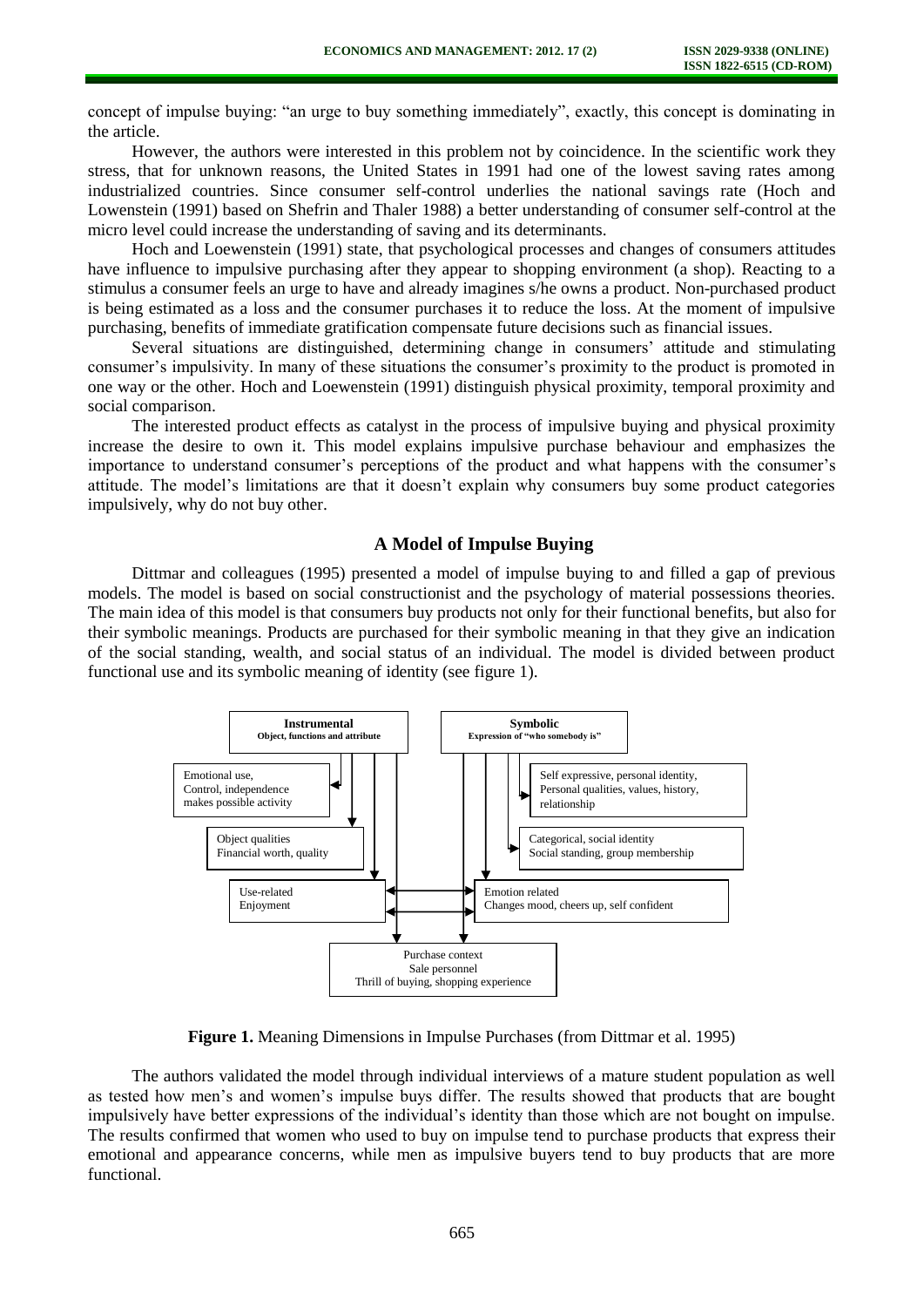The model presents emotional side of a consumer and indicates a new factor influencing impulsive purchase behavior, such as sex and new motive – symbolic meaning of a product. These findings are new and not explored by previous researchers. The similarity is seen, that emotional state of a consumer dominates in all previous research. That makes the models analyzed similar.

#### **A Theoretical Model of Impulse Buying**

Using the results of previous research Dittmar and colleagues (1996) offered a more comprehensive theoretical model of impulsive purchasing. This model is based on the symbolic self-completion theory (Wicklund and Gollwitzer, 1982), Richins and Dawson (1992) described tendency to materialism and Higgins (1987) concept of self-discrepancies.

The main presumption of self-discrepancies concept is that discrepancy between how a consumer see him/(her)self (real self) and what he(she) wants to be (ideal self) (Higgins, 1987). The tendency to buy on impulse will be the strongest when there is a sharp discrepancy between actual self and ideal self. Following self-completion theory, individuals compensate this discrepancy or shortages of self imagination in different ways (Wicklund and Gollwitzer, 1982). One of the compensation strategies is the importance to compensate key shortages of self-perceive by purchasing products. A person's tendency to materialism means, that consumers buy products and in this way tend to reach self-completion (Richins and Dawson, 1992). In a modern world purchase of material products is the most important aim of many consumer's life and is treated as one of the most important indicators of success and happiness.

Dittmar and colleagues (1995 based on Bayley and Nancarrow, 1998) state that symbolic consumption or materialism act as a compensatory mechanism. Even though, other strategies exist reducing discrepancies between real self and ideal self, consumers buy the products that has symbols of personality and social status.

This theoretical model of impulsive purchasing use different concepts and the main assumption is that consumers depending on their social status buy different products on impulse. The main assumption of the model proposed by Dittmar and colleagues (1996) is that consumers buy on impulse because of self discrepancy, but authors stress that consumers do not treat this motivation the only reason to buy on impulse. The relation between self discrepancy and tendency to materialism explains consumer impulsive purchase behaviour. The model doesn't explain why in particular situations consumers are impulsive.

## **The Two-Factor Cost-Benefit Accessibility Framework**

Puri (1996) presented a two-factor cost-benefit accessibility framework based on research on impulsiveness, self-control, and time inconsistent preferences and built on a hedonic framework, according to which an individual feels an irresistible urge to buy a product when he or she is exposed to it. Following the concept of time-inconsistent preferences, on the same ground as Hoch and Loewenstein (1991), when the consumer is exposed to the stimulus, the benefits of immediate gratification outweigh any future considerations, such as monetary issues.

The main presumption of this model is that impulsive behaviour of a consumer depends on what s/he will percept better in a buying situation – cost of purchase benefit – or both of them and individual's tendency to buy impulsively. In situations where benefits will exceed the cost, the temptation to succumb to the felt urge is high and is the compelling force of impulsiveness. Inverse, when costs are higher than the benefits, the individual resists the urge, which reduces the probability of any impulsive behaviour. In other words, it doesn't matter whether the individual pays attention to the benefits or costs of impulsiveness, chronic values become the core determinant. Some individuals have more expressed hedonistic values and they naturally tend to pay attention to the benefits of impulsiveness, but not to costs. Puri (1996) entitles these individuals as "hedonics". Inverse, the individuals who pay attention to the costs are known as "prudent". Because hedonics value only the benefits of impulsiveness they are tend to be impulsive, meanwhile the prudent does not behave impulsively.

In the presented framework by Puri (1996) we see that some new factors appear that influence consumer impulsive purchase behaviour and were not determined before. These are cost of purchase benefit, and hedonic values that stimulates impulsiveness.

# **A Model of Environment-Shopper Relationships**

McGoldrick and colleagues (1999) offered a model of environment-shopper relationships. The researchers analyzed the influence of various factors to impulsive purchasing and validated the proposed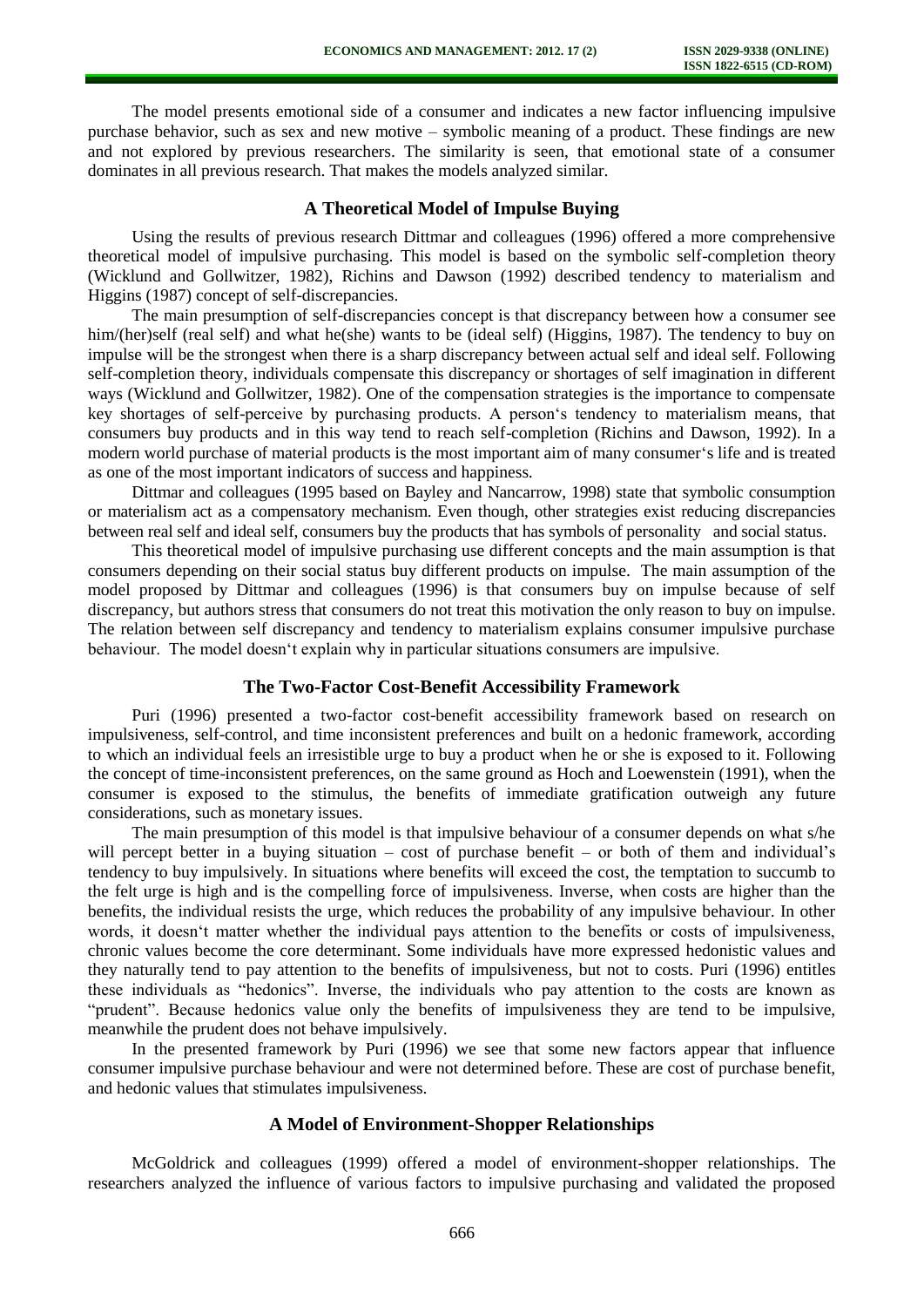model in the context of seasonal sales (see figure 2). There are distinguished two factors, influencing consumer's reaction in shopping environment, namely the customer's socio-demographic characteristics and his/her cognitive characteristics. A consumer's socio-demographic status determines his/her reaction to the environment, and probability to buy impulsively. The customer's reaction depends on his/her beliefs and images related with environment. In the situation of seasonal sale, some consumers will wait with intention to save while the others only think about inconveniences during shopping – long queues and crowded shops. The propensity to 'avoidance of dissonance' behaviors moderates the relationship between the consumer's response to the environment and the resulting behavior.



**Figure 2.** A Conceptual Model of Environment-Shopper Relationships (from McGoldrick et al. 1999)

One of the consequences of impulsive purchasing is a consumer's regret for the paid product. Due to dissonance after the purchase a consumer feels tension, since s/he has to defend or justify the decision made. As Piron indicated (1991), one of the characteristics of the impulse buying process is that the consumer does not estimate consequences of impulsive purchasing. Likewise at the moment of purchase, a consumer may avoid to consider the post-purchase dissonance. Estimation of information, confirming consumer's truthful decision may help to avoid dissonance. This model presents interesting explanation of impulsive purchase behaviour. The limitation of this model is that it is applied only for seasonal sales which limit generalization of the conclusions.

Puri's (1996) framework, Hoch and Lowenstein (1991) model, Dittmar and colleagues (1995), (1996) models and McGoldrick (1999) model of environment-shopper relationship depend to consumer impulsive purchase behaviour development period covering from 1987 until 2000, where consumer's perceptions from point of impulsivity and its' effect are analyzed. The authors follow the same concept of impulsive buying (an urge to buy immediately). Factors such as hedonic motives, customer's socio-demographic characteristics, cognitive characteristics, avoidance of dissonance, tendency to materialism, differences between gender impulsiveness, self discrepancy compensation are distinguished by these research works. The limitations of these models are that they still do not explain why some product categories are bought on impulse and others not and why in particular situations consumers are impulsive.

#### **An Integrated Model of Consumption Impulse Formation and Enactment**

The new era in consumer impulsive purchase behaviour research started with An Integrated Model of Consumption Impulse Formation and Enactment. Dholakia (2000) presented one of the most detailed theoretical frameworks explaining the impulse buying process (see figure 3.). The main assumption of the framework is that the impulsive behaviour consists of elements that involve motivational, volitional, and cognitive psychological processes.

Dholakia (2000) has identified three the most important factors of impulsive purchase behaviour, such as marketing stimuli, impulsivity trait and situational factors. The framework is based following Rook (1987), Puri (1996), Hoch and Lowenstein (1991) and other researchers attitudes. He criticizes previous works on impulsive consumer purchase behaviour, stating that the research was more focused on hedonic aspects of impulsive purchasing ignoring cognitive and volitional processes as well as very little attention has been focused to trying to understand mechanisms of impulsive resistance. One of the key factors in the impulse buying process is the exposure to the marketing stimulus (Rook 1987). Marketers may increase the probability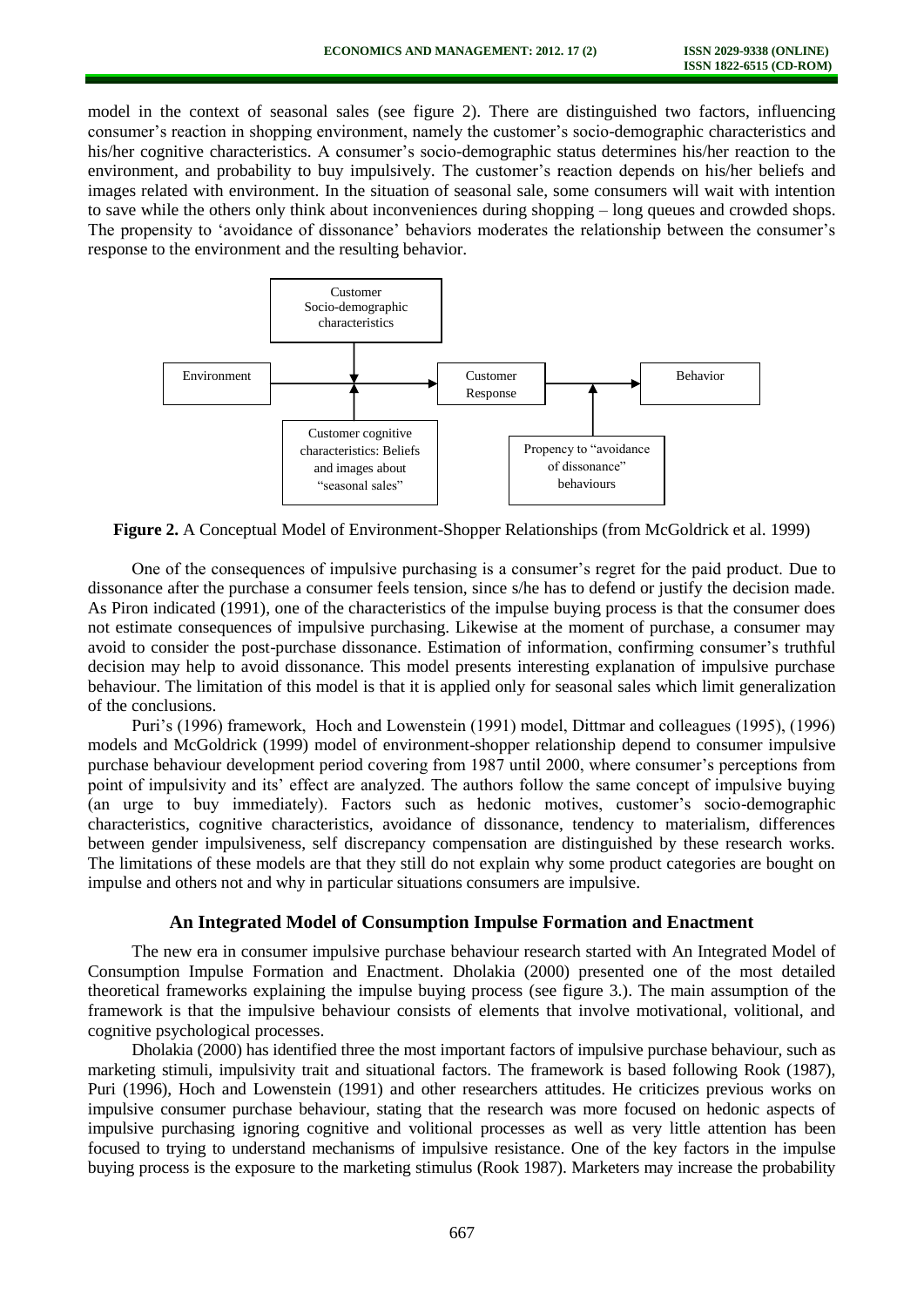to buy impulsively, manipulating store atmospherics (Dholakia, 2000). According to Hoch and Loewenstein (1991) physical and temporal proximity to the product also increases the consumer's impulsiveness and in the CIFE (integrated model of consumption impulse formation and enactment) Dholakia (2000) called them marketing stimuli, as marketers can control the presentation of such stimuli to the consumer.

The second factor, Dholakia (2000) presents is situational factors that may increase or decrease the propensity of the consumer to experience the consumption impulse.

The impulsivity trait refers to a consumer's propensity of being impulsive (Rook and Fisher 1995) and this factor is an important determinant in the impulsive buying process. Existence of one or more factors determine a consumer's urge to buy impulsively. When a consumer feels urge to buy impulsively, certain mental responses are automatically triggered to identify any factor constraining impulsive purchase. It is determined that a consumer estimates three factors that may constrain impulsive buying: current impediments, consideration of long-term consequences and anticipatory emotions.



**Figure 3.** The Integrated Model of Consumption Impulse Formation and Enactment (Dholakia 2000)

The consideration of long-term consequences force a consumer to think of serious consequences of impulsive purchasing and it can restrain from such a purchase. The negative emotions, such as regret, may force a consumer to resist urge to buy impulsively. If these restraining factors are present, the consumer will experience conflict. Inverse, if there are no identified restraining constraints, the consumer will respond to the urge and buy the product "on-the-spot" (Rook 1987).

## **Impulsive Purchase Model**

Mattila and Wirtz (2008) determined that consumer stimulation in the shopping environment and social aspects encourages impulsive purchase behaviour (see figure 4.). Results of Mattila and Wirtz (2008) study indicated that social factors influence impulse buying. The interactive effect of perceived crowding and employee friendliness showed that these two factors need to be considered together in store design. Besides, this study suggests that highly stimulating and pleasant store environment leads to enhanced impulse buying. The positive effect of a highly exciting store environment on unplanned purchases is consistent with research in psychology suggesting that high arousal lessens people's self regulation (Baumeister et al., 1998; Baumeister, 2002). High arousal also tends to reduce people's ability think through their actions (Leith and Baumeister, 1996; Tice et al., 2001).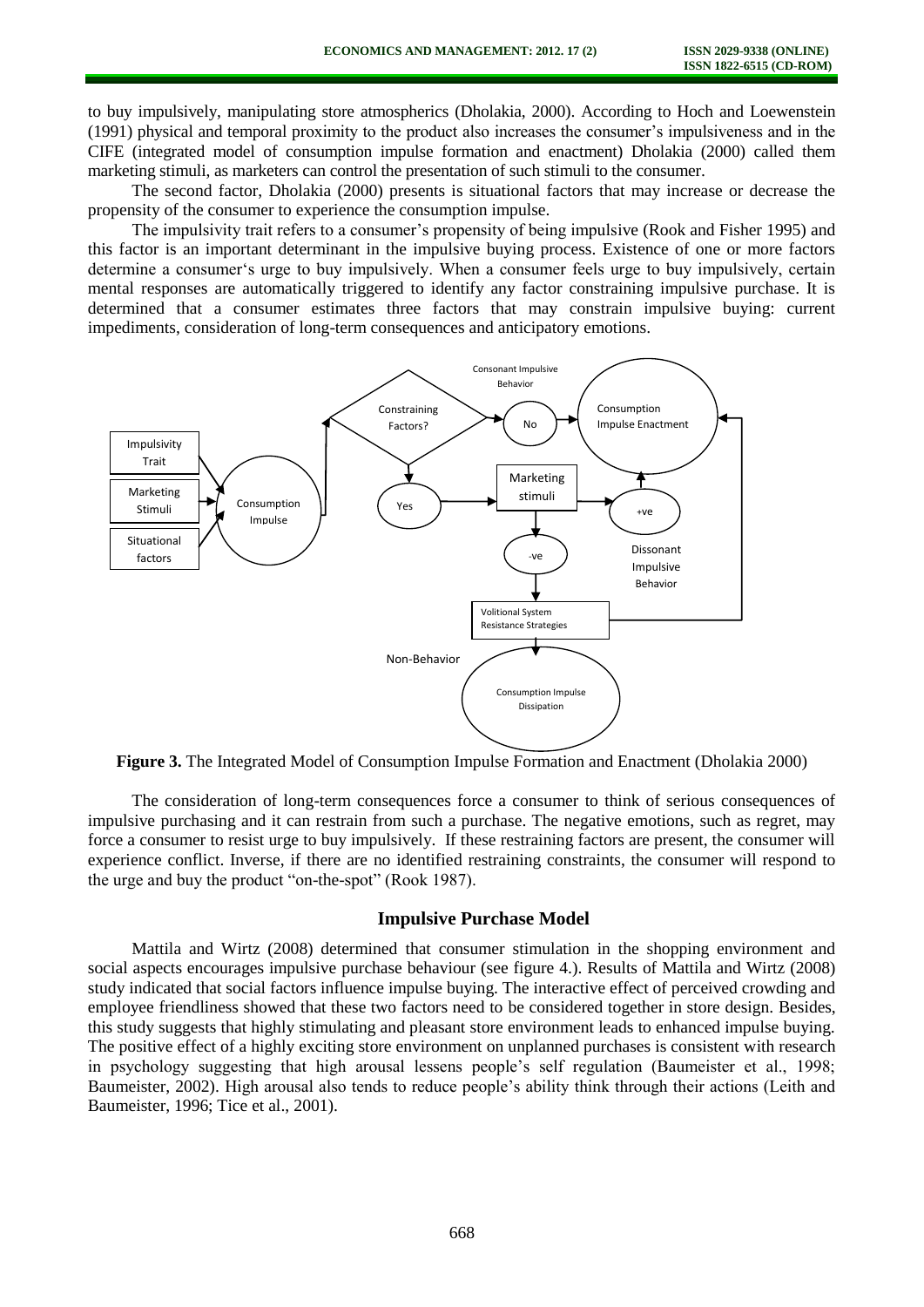

**Figure 4.** Impulsive Purchase Model (from Mattila and Wirtz 2008)

Moreover, consumers' spending patterns may be influenced by a store excitement. A highly unfamiliar environment, on the other hand, might make people more cautious of their actions, and therefore, inducing higher levels of self-control than familiar stores.

The model is important, for determined social aspects influencing impulsive purchase. Only researchers of psychology had done research on it but there were little prior research done in consumer behaviour research. The model complements the factors influencing impulsive buying.

## **A Model of Impulse Purchase of New Products**

Harmancioglu and colleagues (2009), draw on the theory of reasoned action as a theoretical foundation in building the model of impulse buying of product innovations. They adopted Fishbein and Ajzen's (1975) framework by arguing that, in the context of impulse purchases, purchase intention were not a significant mediator. The determinants of impulse purchases included consumers' characteristics (i.e. excitement and esteem) and prior product knowledge (as influenced by opinion-leaders and compliance to social norms).

Knowledge about the new product and such consumer characteristics as consumer excitement and consumer esteem could drive impulse buying intentions and behaviour. Word-of-mouth effected knowledge of a new product and adaptation to social norms. Moreover, impulse buying is a characteristic feature of a consumer, rather than a reaction to particular products. Accordingly, Harmancioglu and colleagues (2009) provided an understanding of what drives the tendency to purchase new products on impulse. First, impulse buying intention did not make a significant influence on impulse buying behaviour.

Second, impulse buying intention and impulsive purchase of innovative products were encouraged by consumers' desire and necessity for excitement. In other words, consumers' inborn desires and need for excitement, fun, and variety benefit their intentions as well as impulse purchases of new products. Third, consumers' desire for esteem did not significantly influence impulse buying behaviour. To be more specific, the importance a consumer places on: relationships with others; receiving respect from others; and selfrespect did not significantly influence impulse buying.

Consumers think that if they buy the latest innovations, they get more respect from others and increase their self-respect and it will make them feel modern. However, impulse purchases of new products cause spontaneous and uncontrolled spending. Fourth, consumers' level of knowledge of new products had a positive effect on their impulse buying intentions and purchases. According to Harmancioglu and colleagues (2009) as proposed in the theory of reasoned action and adoption theory of innovations, new product knowledge is influenced by what others think (word-of-mouth) and consumers' willingness to comply with others. Overall, the results indicated that although similar factors encourage consumers to form purchase intentions and to make impulse purchases, those consumers who form impulse purchase intentions do not proceed to make an impulse buy.

# **Conclusions**

Summing up it can be stated that analysis of theoretical models indicates the following factors influencing impulsive purchasing found by the authors: